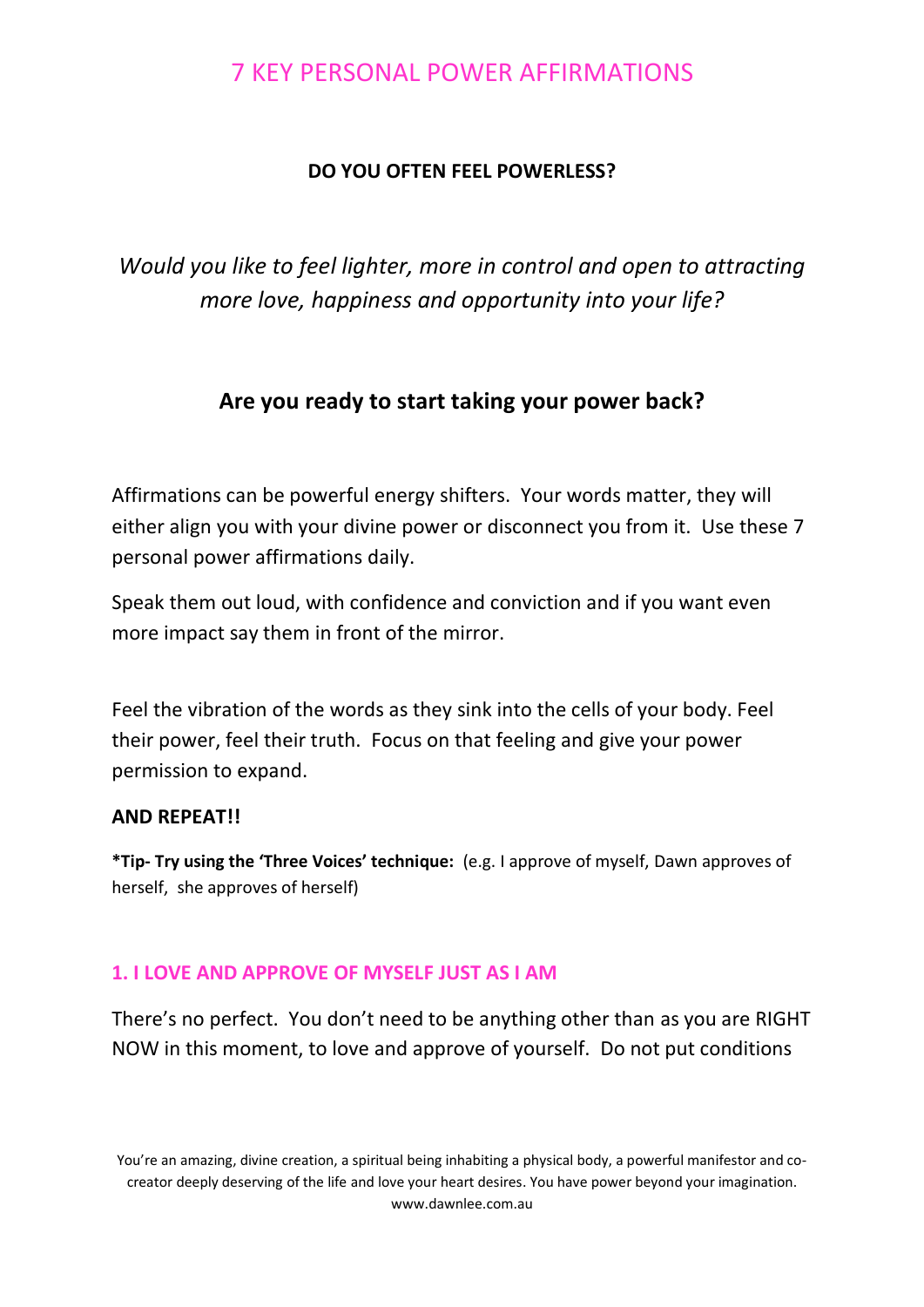# 7 KEY PERSONAL POWER AFFIRMATIONS

your own love. Yes you can improve, as we all can, but love yourself whilst you're improving! Start NOW and make this your mantra always!

### **2. I AM** *('that'***) I AM**

I AM are the two of the most powerful words in the human language. They are a direct order to the Universe not just of what you want, but of your belief that you already have it. This is the key to manifestation. Act as if you already are/have what you seek. Substitute ('that') for whatever it is that you want e.g. I AM (*perfect health)* I AM.

## **3. I AM THE MASTER AND DIRECTOR OF MY LIFE AND MY SUBCONOIUS MIND IS MY FRIEND AND SERVANT**

Yes you are! But you must step up to the role. It's up to you to take control of your life and your subconscious. Because if you don't it will simply take orders from the unconscious parts of you that as you already know create chaos and conflict in your life. Let your subconscious know that you're in charge, that you are in the driving seat and it will follow your command.

### **4. I AM POWERFUL, CENTRED AND LOVING AT ALL TIMES**

Take a deep breath, anchor yourself into Mother Earth and know you are loved and supported by all THAT IS. Whenever you find yourself caught up in fear, feeling lost, confused, when your nervous system has been triggered, or you're off worrying about what lies ahead, use this affirmation to bring yourself back into alignment with your power.

### **5. I HAVE PERFECT TRUST AND PATIENCE IN MY HIGHER SELF**

You're an amazing, divine creation, a spiritual being inhabiting a physical body, a powerful manifestor and cocreator deeply deserving of the life and love your heart desires. You have power beyond your imagination. www.dawnlee.com.au